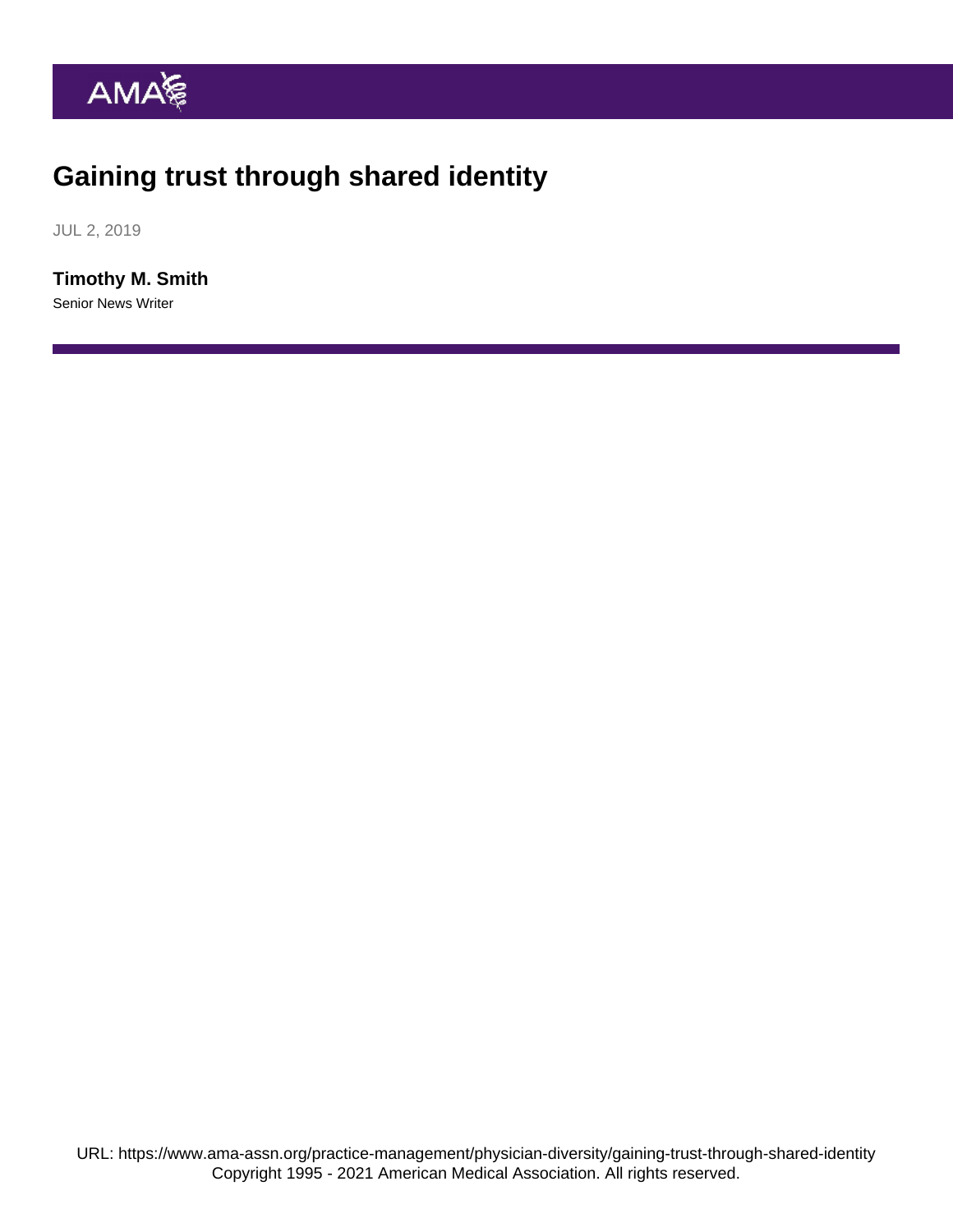URL:<https://www.ama-assn.org/practice-management/physician-diversity/gaining-trust-through-shared-identity> Copyright 1995 - 2021 American Medical Association. All rights reserved.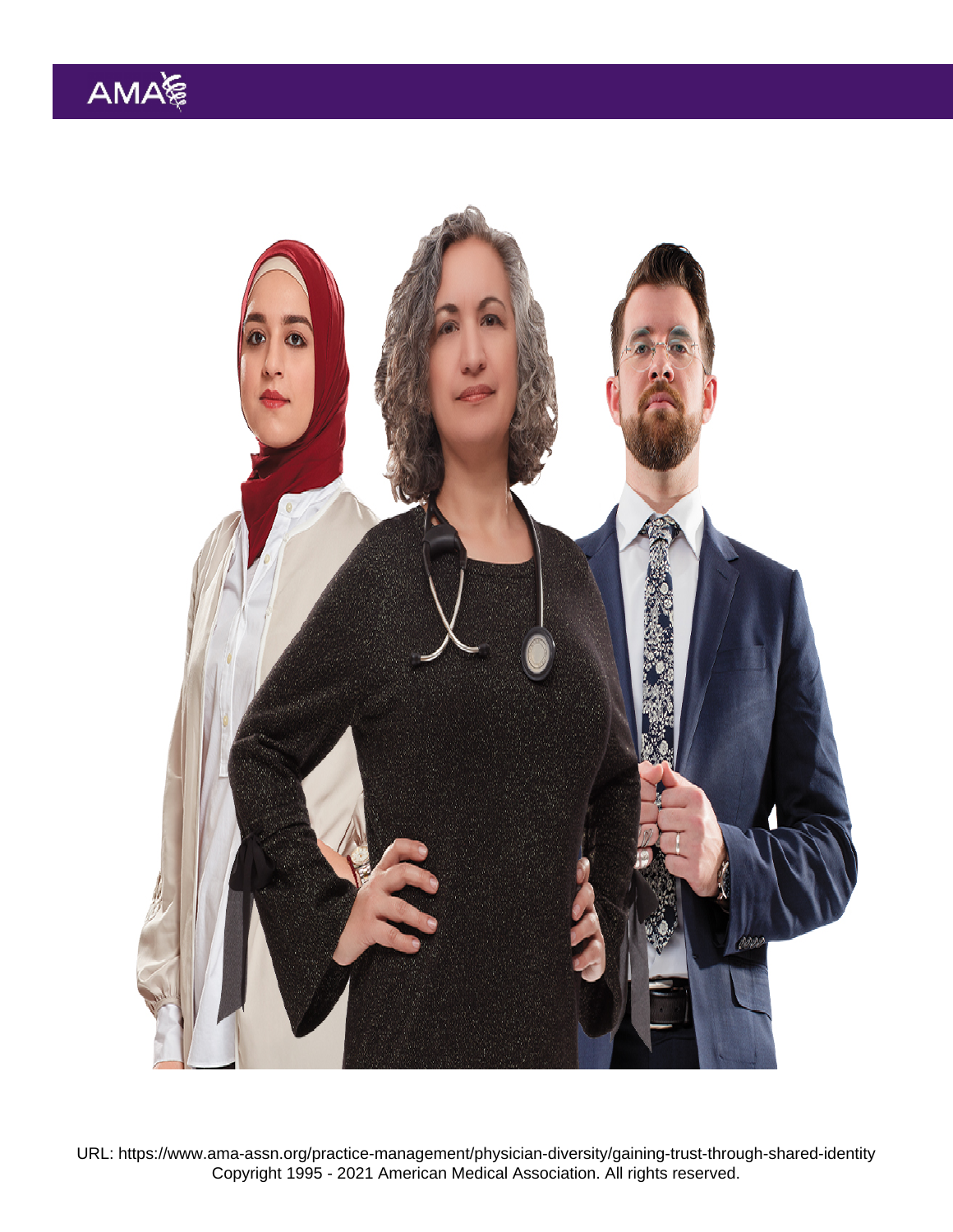Deena Kishawi, Siobhan Wescott, MD, MPH, and Carl G. Streed, Jr., MD, MPH, FACP The road from Anchorage to Fairbanks stretches more than 300 miles, carving a smooth and vital path between Alaska's relatively populous Southcentral region and the huge, largely uninhabited Interior. About a third of it, right in the middle, hugs the eastern edge of Denali National Park and Preserve. The park's centerpiece, Denali—recognized officially as Mount McKinley until reverting to its native Koyukon name in 2015—is the highest peak in North America, at more than 20,000 feet.

On a spring afternoon in 1995, Siobhan Wescott, MD, MPH, who until then had never considered becoming a physician, was making the drive after attending a public health conference in Anchorage. An Alaska Native living in Fairbanks, Dr. Wescott had long had a special fondness for Denali.

Only a few spots on the drive have a view of the mountain, and most of the time its summit is obscured by clouds. On this day, though, as she came around a turn, the soaring massif came into view. This got her thinking.

"I had met so many people who waited their whole lives to see Denali," she says. "I asked myself what I would wait my whole life for … and the answer was a medical degree."

## The kind of people medicine needs

For decades, the number of Native Americans entering medical school in the U.S. has rarely topped 1 percent of the medical student population, according to Association of American Medical Colleges (AAMC) [data](https://www.aamc.org/download/321474/data/factstablea9.pdf). So even one more is a meaningful increase, especially in predominantly native areas.

Part of the shortage naturally has been attributable to Native Americans' fraught experience with the U.S. government. Besides having been removed from their ancestral hunting lands and separated from their traditional nomadic way of life, they were subjected to forced sterilizations and other procedures performed in the name of medical research.

"The most common thing you can say of native patients is that there is often an initial, baseline distrust of Western medicine," Dr. Wescott says. "There is a sense that their version of survival is not understood by people who are perceived as privileged."

But Dr. Wescott's desire to become a physician was about more than caring directly for native communities. Native Americans, she knew, also could contribute a unique worldview to medicine, so she wanted to see more of them in the profession.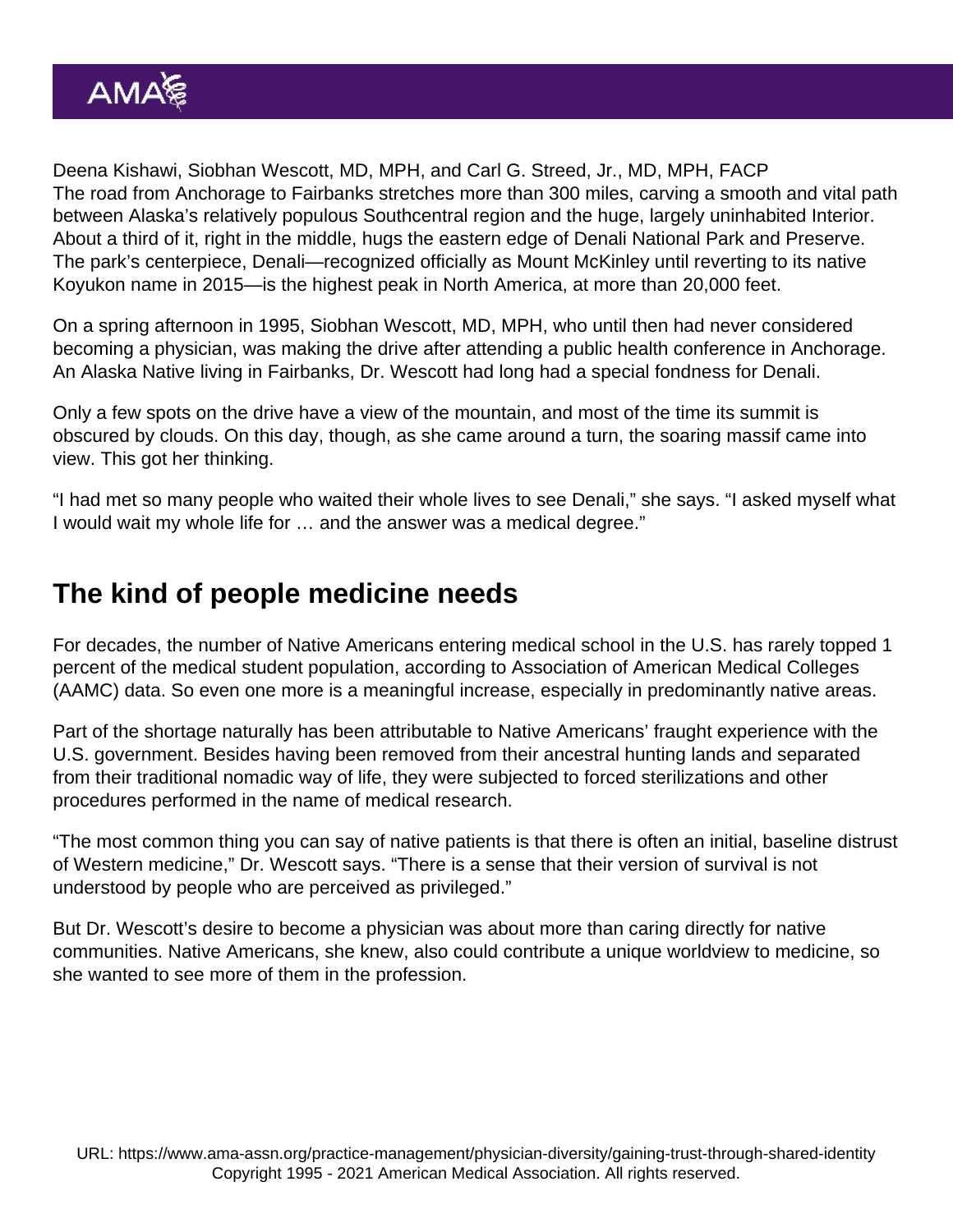"What amazes me about my ancestors is that they survived for thousands of years by being tough, adaptable, wise and, most importantly, looking out for each other," she says. "We need more people like that in medicine."

By the time of her revelation in the shadow of Denali, Dr. Wescott had been working in tribal health for years. After graduating from Dartmouth with a degree in government, she had gone to work for Sen. Tom Daschle, then the junior senator from South Dakota, and spent a year on the Senate Committee on Indian Affairs, as a Henry M. Jackson Leadership Fellow.

She wasn't happy in D.C., though, so she moved back to Alaska, eventually getting married, relocating to Los Angeles and earning a master's in public health, then ending up again in her home state. Like her ancestors, Dr. Wescott was constantly moving.

She was 35 and the oldest student in her class when she enrolled at Harvard Medical School. There she co-directed the Four Directions Summer Research Program, an opportunity for Native American undergraduates to explore careers in medicine under supervision of medical school faculty.

#### Know the system, change the system

Dr. Wescott has been out of medical school for more than 10 years now, but she still rarely sees other Native American physicians. In fact, according to AAMC, faculty who [report](https://news.aamc.org/diversity/article/confronting-crisis/) as American Indian or Alaska Native alone account for just 0.1 percent of the nationwide total.

But she also has been working to address the Native American physician shortage systemically. As a member of the board of directors of the Association of American Indian Physicians (AAIP), she has helped organize an annual summit with AAMC to expand national efforts to attract native students to medicine.

And as vice chair of the AMA's Minority Affairs Section Governing Council, Dr. Wescott has been instrumental in creating the Association's new Task Force on Health Equity, whose goals include increasing health workforce diversity. In fact, she recently arranged for the AMA to host this year's AAIP-AAMC summit at its Chicago headquarters, in August.

"It's the first time the AMA will be at the table, and it's their table," she says.

Now Dr. Wescott is about to start a new position, at University of North Dakota School of Medicine & Health Sciences, as assistant director of INMED, or Indians into Medicine—a program that encourages Native American students to consider careers in health care. It provides insights to American Indian students in grades 7-12, as well as support to graduates of tribally controlled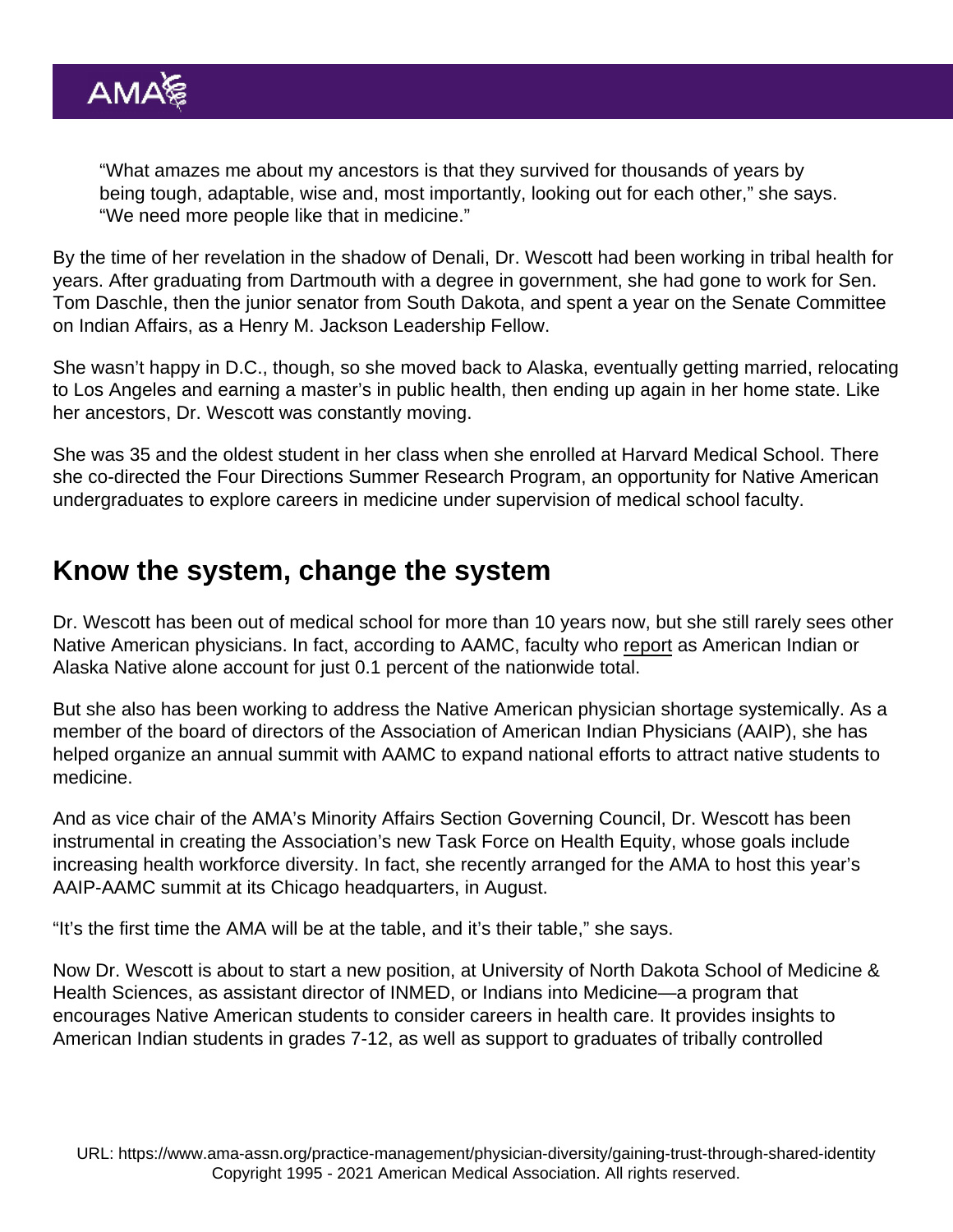community colleges and pre-med students who are enrolled members of federally recognized tribes.

"At every step along the way—getting into med school and staying in med school—it's really helpful to have somebody who knows the system, who can help you navigate those very tricky waters," she says. "This program is a promise to native students that we'll be there for them, because the chances that they have someone in their life who is a physician are pretty slim."

Most of the time minority students think a medical degree is not attainable, she notes. They expect it will be unaffordable or there will be too many other obstacles.

"I usually tell them, 'I grew up in a 400-square-foot cabin outside of Fairbanks, Alaska,'" Dr. Wescott says. "'My family was devastated by diseases and racist policies, and I went to Harvard med school. If I can overcome the odds, you can too.'"

# Wearing a hijab in the OR

In some ways, Deena Kishawi is a perfect example of a new wave of diversity within American medical education: an Arab woman pursuing a surgical career. But she is also unusual. She is one of the very few females who wear observant Muslim dress.

"Unless you're in medicine and unless you're a woman who wears a hijab in medicine, this is a problem that you never knew or would have known existed," says Kishawi, a third-year medical student at Loyola University Chicago Stritch School of Medicine. "Often what ends up happening is that, with no protocol in place, students, residents and attending physicians have to scramble to find makeshift coverings that might be able to comply with the sterile environment but isn't really compliant with their religious beliefs."

That might mean tying her scarf differently, like a turban. Or she might feel compelled to not wear a jacket.

"To someone who has worn the observant dress her entire life, changing the style of it or wearing short sleeves or altering the level of modesty is very uncomfortable," she says.

The core issue is that no medical supply company offers a hijab cover. And for manufacturers to even consider the idea, the item would have to be patented or have a patent pending, which would cost Kishawi at least \$10,000.

In the meantime, she expands awareness of this issue by speaking at conferences, including the AMA's Interim Meeting in November as a member of the AMA's Medical Student Section and Minority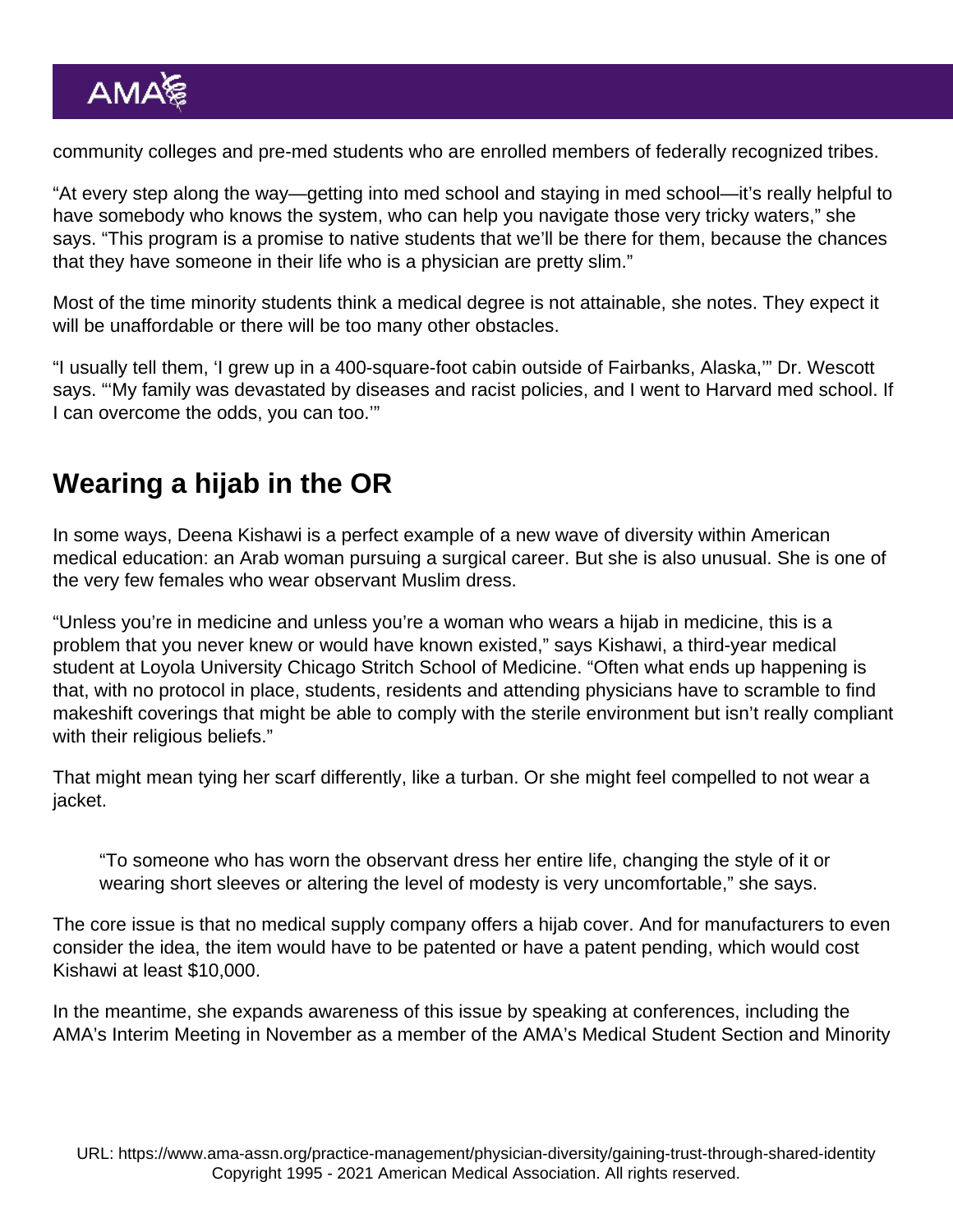Affairs Section. She has also asked hospitals and medical schools to have long-sleeve scrub jackets available for women physicians to put on over their scrubs.

She has produced a five-minute video, ["Hijab in the OR](https://hijabintheor.com/video/)," with concrete steps for addressing and remove barriers, including how to scrub in and how to implement accommodations at medical schools and institutions around the U.S. She even is designing a sterile hijab, using her experience in fashion design as the principal of modestie, a designer of fashionable clothing with religious accordance.

But her passion is still caring for patients, especially people from undeserved communities. She is very happy attending Loyola, which, she notes, has a stated emphasis on social justice—what she describes as, "Being a good physician for the world, rather than just a good physician in the world."

"There's a certain connection you enjoy with patients when you come from similar backgrounds—they tend to be more trusting, and that little bias can be extremely beneficial to their care," Kishawi said. "As an Arab, as a Muslim, I can help members of my community better understand themselves as patients, and they end up respecting my recommendations more and doing a better job of following through with them."

## Checking your assumptions at the door

 "It's a cliche that the gay doctor is the one always talking about sexual health, but that's a large part of what I do," says Carl G. Streed, Jr., MD, MPH, FACP, an internist and assistant professor of medicine at Boston University School of Medicine. "Much of what motivates me is that, as a minority, I understand that everyone has their own sexual orientation, everyone has their own gender identity, and nothing can be assumed."

Dr. Streed grew up in what he says was a pretty standard middle-class situation—in Zion, a small exurb north of Chicago, just shy of the Wisconsin state line. He's not one who always knew he wanted to work in medicine. In fact, when he was a kid—this is his mother's memory, not his own—he said he didn't want to be a doctor because he was "afraid of being sued."

So, his journey to becoming a physician was a gradual one. After doing his undergrad at University of Chicago, he thought he would pursue a PhD in biochemistry. It was only when he was volunteering at a LGBTQ youth center in the city that he started thinking more about medicine.

"I was looking at HIV and STIs in homeless LGBTQ youth," Dr. Streed says. "But it's not as is if there was a flashpoint when I knew I was destined to become a physician. Eventually, it just made sense to be a doctor—that it was a better use of my skills and I would be happiest doing that."